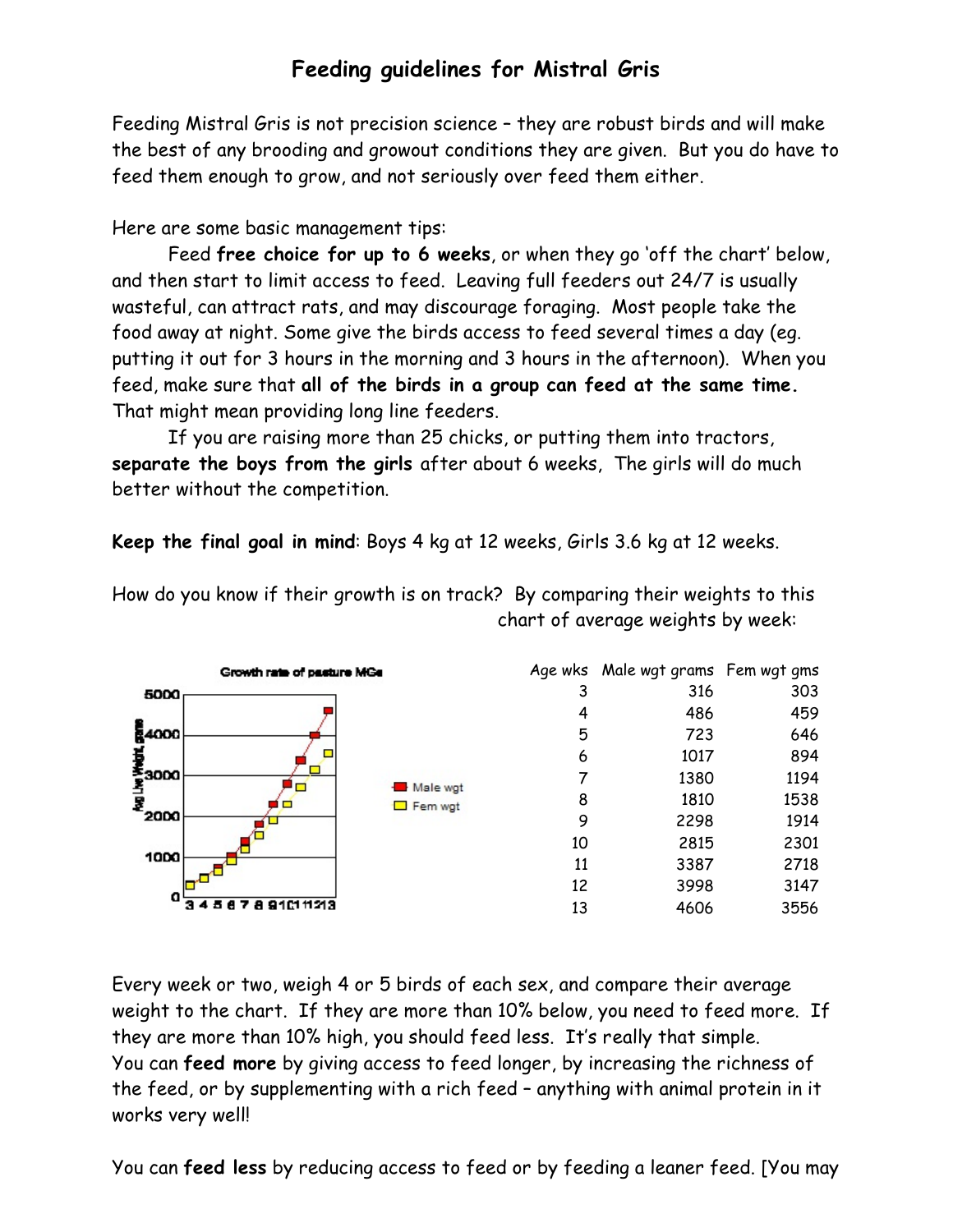wonder why anyone would want to reduce the growth rate of a meat bird. The main reason is that you want to eat meat, not fat – a bird that is growing 'too fast' is putting on a lot of fat.]

## **What to feed.**

You can start your chicks on fresh high protein **Starter** feed (no higher than 20%), but wean them over to fresh 16 or 17% **Grower** feed by 3 weeks old. (I find that one bag of Starter is just about right for 25 Mistral Gris for their first 3 weeks.) Or you can just feed them Grower from Day 1, and they will be okay.

**Medicated feed** contains Amprol which inhibits reproduction of Cocci parasites. If your brooder is less than sterile or the chicks will be exposed to dust from adult chickens, you might want to use medicated feed. The alternative would be to wait and see if any symptoms of Cocci appear, and if so you can put Amprol in their water. If your chicks were vaccinated at the hatchery, that vaccine is not related to Cocci and has no implications for your choice of medicated or unmedicated feed.

Feeding **Organic** feed can present problems. Chicks can be very wasteful with mash (finely ground feed). If this starts happening, you might try mixing it with a little water – just enough to clump it up a bit, not turn it to dough. The other problem is freshness - more on this below. Your MG may reject stale feed or eat less of it – something to watch.

Most **pasture**s do not have a lot of **digestable forage** for chickens. They will eat grass, but they cannot digest cellulose, so it's not much food. What a foraging chicken is looking for is bugs, worms, mice, carrion, manure from other animals, and soft leaved high-protein plants. If you can plant your pasture with brassicas, legumes, amaranth, dandelions, etc. there will be more food value in it for your chickens. In the meantime, do not assume that you should cut back on their feed just because they are on pasture.

If you are preparing **your own feed mix**, be sure to test each of your main ingredients so that you know its protein and carb density, and include a poultry mineral and vitamin supplement. Store your ingredients cool and dry.

**Note on freshness:** Once kernels of grain are crushed or chopped their food value begins to decline. Vitamins can be lost quickly and oils will oxidize. In warm weather, processed feed should not be kept longer than 6 weeks, and even in the winter 12 weeks should be max. Store feed in moisture free insulated bins if you have to keep it a long time (like an old freezer), and supplement with extra vitamins if it is getting old. Riboflavin and Choline are the first vitamins to drop below required concentrations. Check the dates of milling on the bags or totes.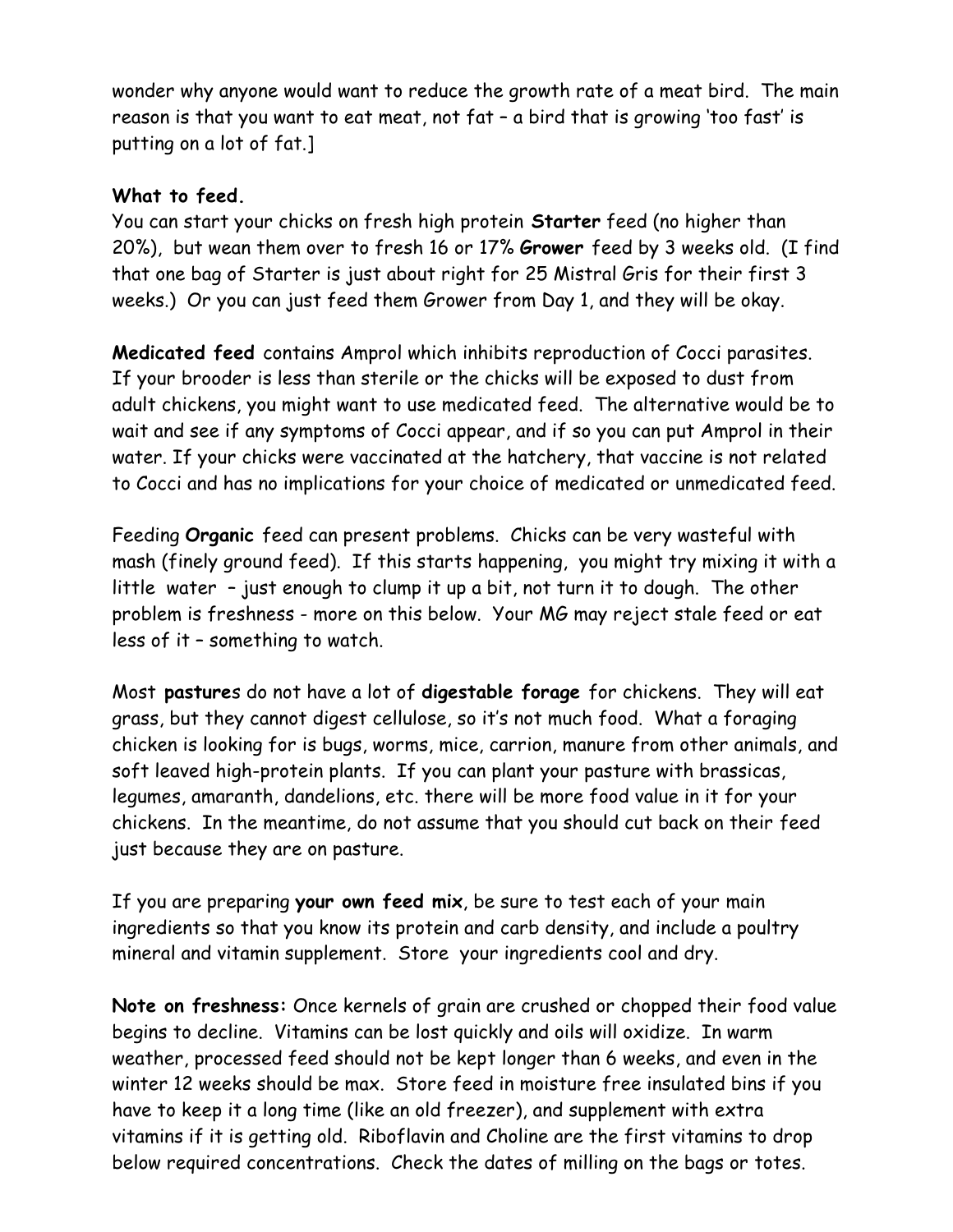If you have **dairy** animals, you can give your MG a 'growth enhancer' by feeding them fresh or clabbered milk, or whey, occasionally. One option is to mix milk or whey with low protein feed to bring it up to 17%. Keep an eye on the weight chart and don't overdo it, because too much protein and fat is... too much! In the last week of life you can feed them lots of milk and they will 'finish' beautifully!

## **Environmental factors for feed and growth.**

The biggest environmental factor that affects feeding requirements is **temperature** – if the birds are **cold** (all day, or just at night, or in wind & rain conditions) they will 'spend' more carbs on keeping warm, and have less for growth. Mistral Gris can be quite comfortable in cold weather, but they need to eat more food. Providing a cozy, dry area for them to retreat to will save you money on your feed bill.

Being too **hot** has it's problems as well. In hot weather they will drink more water and process their food faster and less efficiently. A panting chicken is not growing. They should always have access to shade, and not have to crowd together to get into that shade. In the hottest weather I set up a lawn sprinkler in their pasture – pleasant cooling for them, and it does the pasture good, too.

Chickens like dry, not wet. If they are indoors, make sure their litter is dry. Wet litter will generate ammonia, which is hard on their eyes and lungs, and will reduce their growth rate. Outdoor Gris are fine running around in the rain or through wet grass, but they should always have a dry place to rest and warm up in.

Their **activity** level can have a big effect on the amount of food they need. If they are running around a lot, they will be leaner and consume more food. These birds do not need special training to keep them moving – they can even overdo it. If your birds are more than 10% below the chart at 10 weeks old, you may have to confine them for the last 2 weeks to bring them in at target weight.

Lastly, Mistral Gris are pretty calm, relaxed birds, but if you are reading this for pointers on raising Grazers, SASSOs, etc. pay attention to whether your birds are anxious or are getting disturbed frequently. Stress reduces growth rate. Coops designed to provide security, low stocking density in enclosed tractors, and making sure the birds are not bullying each other will reduce **stress**. Specifically: big size differences in the group creates stress for the smaller birds, females do better if they don't have to put up with males (sorry, guys!), exposure to too much sky overhead keeps them on alert instead of relaxed (they are creatures of the forest floor, not the plains), being stalked by predators or exposed to family pets and noisy children can be nerve wracking for some birds even if 'the bad guys' never score a hit,